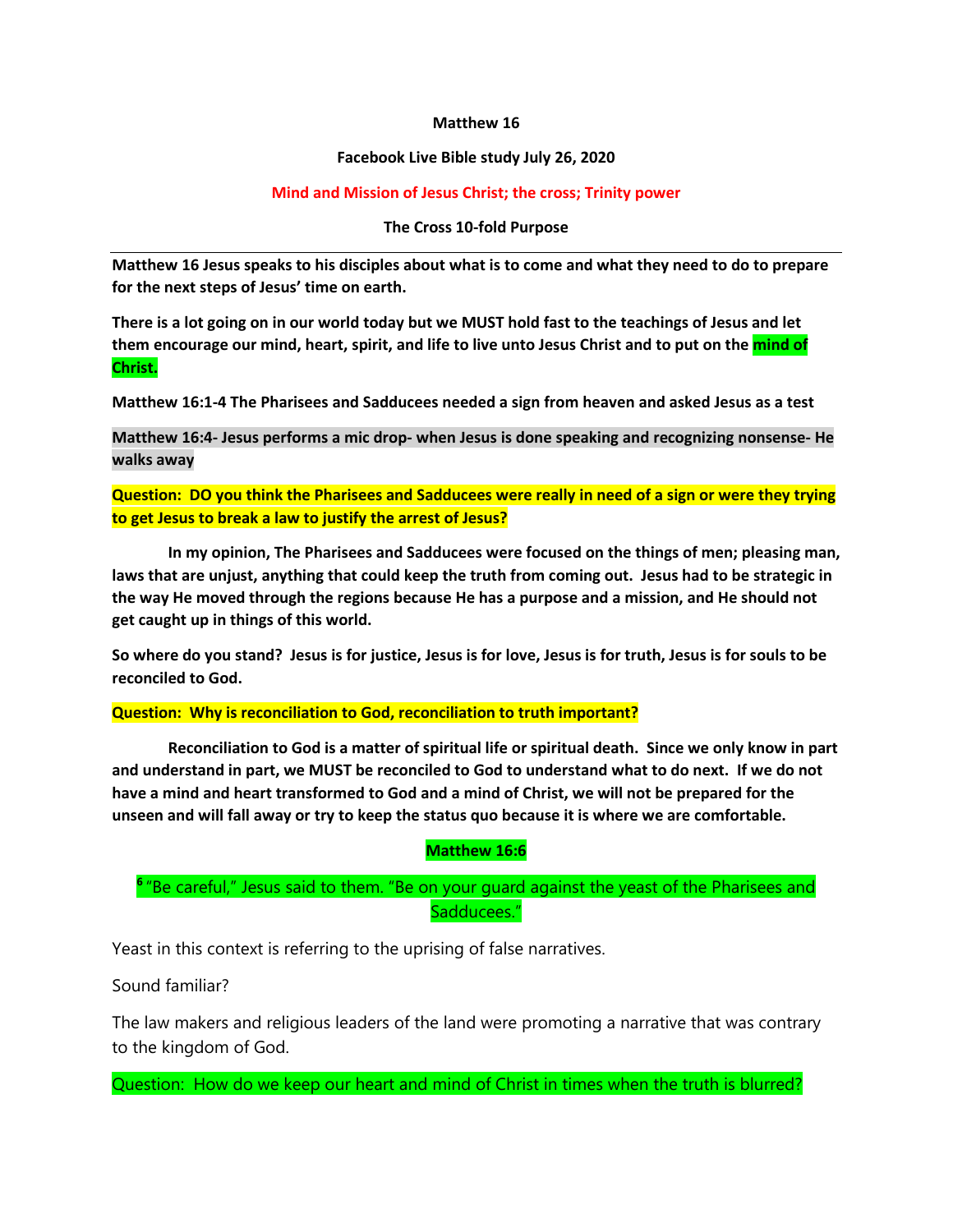Prayer, daily work out your salvation in fear and trembling, make sure your yes is yes and your no is no and be watchful and mindful of what you are hearing and following is of God. We are in the end times and many will fall away for because of their own desires and lusts. Don't worry about what president you are standing with be consumed in following God. Be consumed in upholding the kingdom of God and standing for justice like Jesus did. The disciples made sure each one had what they needed to live. WE MUST be diligent to seek to Lord every moment of our life to build our faith and be deeply rooted in things of God.

#### Commentary about Matthew 16:6

### **[Matthew 16:6](http://www.biblestudytools.com/matthew/16-6.html)**

### **Then Jesus said unto them**

Either taking occasion from the disciples observing that they had forgot to take bread with them, or on account of what passed between him and the Pharisees and Sadducees, he gave the following advice to his disciples;

### **take heed and beware of the leaven of the Pharisees and of the Sadducees**.

Mark, instead "of the leaven of the Sadducees", says, "the leaven of Herod"; either because Christ might caution against all three; or because the Sadducees were generally Herodians, taking Herod to be the Messiah; or were on his party, or for his government, which the Pharisees disliked; and the Herodians were generally Sadducees. By "the leaven" of these is meant their doctrine, as appears from ( [Matthew 16:12](http://www.biblestudytools.com/matthew/16-12.html) ). The doctrines the Pharisees taught were the commandments and inventions of men, the traditions of the elders, free will, and justification by the works of the law: the doctrine of the Sadducees was, that there was no resurrection of the dead, nor angels, nor spirits: now because they sought secretly and artfully to infuse their notions into the minds of men; and which, when imbibed, spread their infection, and made men sour, morose, rigid, and ill natured, and swelled and puffed them up with pride and vanity, Christ compares them to leaven; and advises his disciples to look about them, to watch, and be on their guard, lest they should be infected with them.

Retrieved from: <https://www.biblegateway.com/>

#### **Mind of Christ:**

Redemption, hope, love, peace, freedom, humility, purpose to uphold the kingdom of God

### Phil 2:5

In your relationships with one another, have the same mindset as Christ Jesus: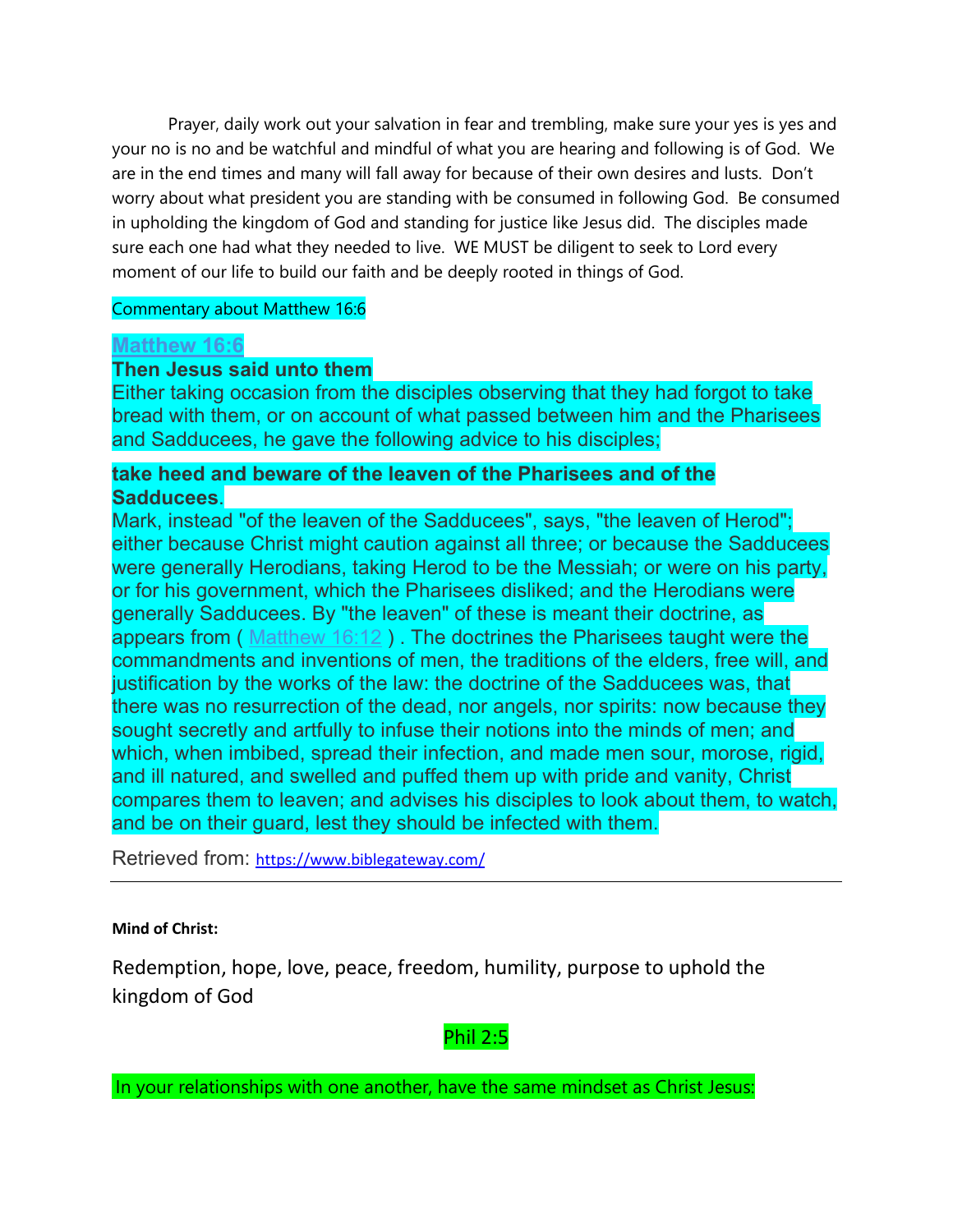**<sup>6</sup>** Who, being in very natur[e\[a\]](https://www.biblegateway.com/passage/?search=Philippians%202%3A5-11&version=NIV#fen-NIV-29398a) God, did not consider equality with God something to be used to his own advantage; **<sup>7</sup>** rather, he made himself nothing by taking the very nature $\mathbb{D}$  of a servant, being made in human likeness. **<sup>8</sup>** And being found in appearance as a man, he humbled himself by becoming obedient to death even death on a cross! **<sup>9</sup>** Therefore God exalted him to the highest place and gave him the name that is above every name, **<sup>10</sup>** that at the name of Jesus every knee should bow, in heaven and on earth and under the earth, **<sup>11</sup>** and every tongue acknowledge that Jesus Christ is Lord, to the glory of God the Father.

#### **Mind of Men:**

no resurrection of the dead, nor angels, nor spirits: now because they sought secretly and artfully to infuse their notions into the minds of men; and which, when imbibed, spread their infection, and made men sour, morose, rigid, and ill natured, and swelled and puffed them up with pride and vanity,

self-seeking

lustful

covetousness

jealousy

### Matthew 16:8-12

Beware of teachings that are not aligned with the kingdom of heaven

WE MUST surround ourselves with remembrance of past victories and proclaim future victories.

**<sup>8</sup>** Aware of their discussion, Jesus asked, "You of little faith, why are you talking among yourselves about having no bread? **<sup>9</sup>** Do you still not understand? Don't you remember the five loaves for the five thousand, and how many basketfuls you gathered? **<sup>10</sup>** Or the seven loaves for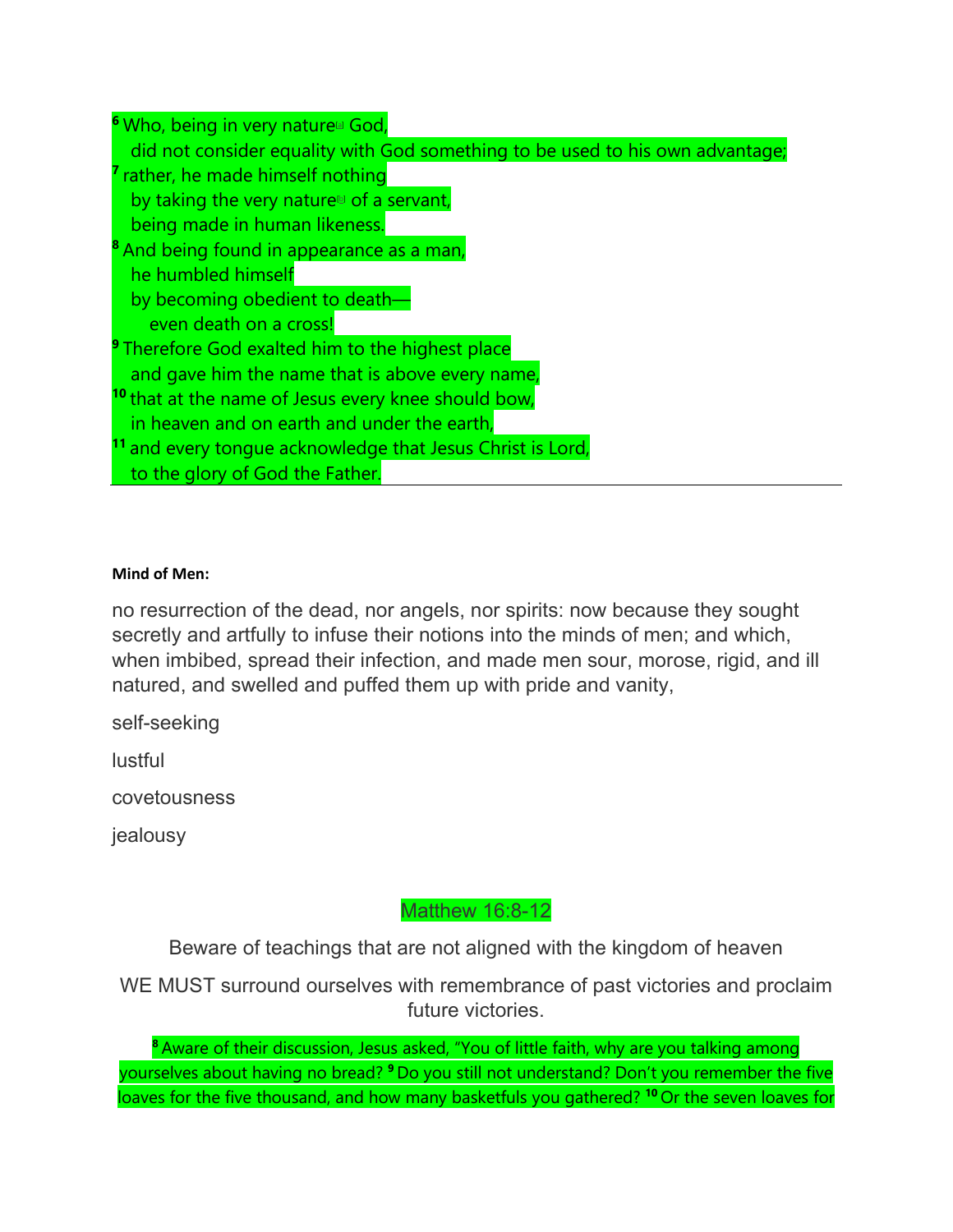the four thousand, and how many basketfuls you gathered? **<sup>11</sup>** How is it you don't understand that I was not talking to you about bread? But be on your guard against the yeast of the Pharisees and Sadducees." **<sup>12</sup>** Then they understood that he was not telling them to guard against the yeast used in bread, but against the teaching of the Pharisees and Sadducees.

#### Matthew 16:17

### **<sup>7</sup>** Jesus replied, "Blessed are you, Simon son of Jonah, for this was not revealed to you by flesh and blood, but by my Father in heaven.

Simon Peter was acknowledged for his faith and discernment in this passage but Simon steps in front of Jesus in Matthew 22-23 is rebuked by Jesus from trying to stop the mission of Christ Jesus

This scripture is so important because it illustrates the Jesus acknowledges when we are in tuned with God and the mission of God and when we are not because our mind is on things of men and operating our of our flesh and not in the spirit.

If we are afraid- that is not of God

If we have anxiety and depression- that is not of God

#### Question: How do we develop a mind of Christ? Matthew 16:23

We must deny our flesh moment by moment and pray without ceasing to accomplish balance that will lead to righteousness. We cannot be entangled in the things of this world; materialism, consumerism, blasphemy (denying the truth – denying Jesus. Because Jesus is the truth and the light- if we deny Jesus- We will be denied into eternal life with God the father).

#### Matthew 16: 24-28

**<sup>24</sup>** Then Jesus said to his disciples, "Whoever wants to be my disciple must deny themselves and take up their cross and follow me. **<sup>25</sup>** For whoever wants to save their life<sup>[a]</sup> will lose it, but whoever loses their life for me will find it. <sup>26</sup> What good will it be for someone to gain the whole world, yet forfeit their soul? Or what can anyone give in exchange for their soul? **<sup>27</sup>** For the Son of Man is going to come in his Father's glory with his angels, and then he will reward each person according to what they have done.

**<sup>28</sup>** "Truly I tell you, some who are standing here will not taste death before they see the Son of Man coming in his kingdom."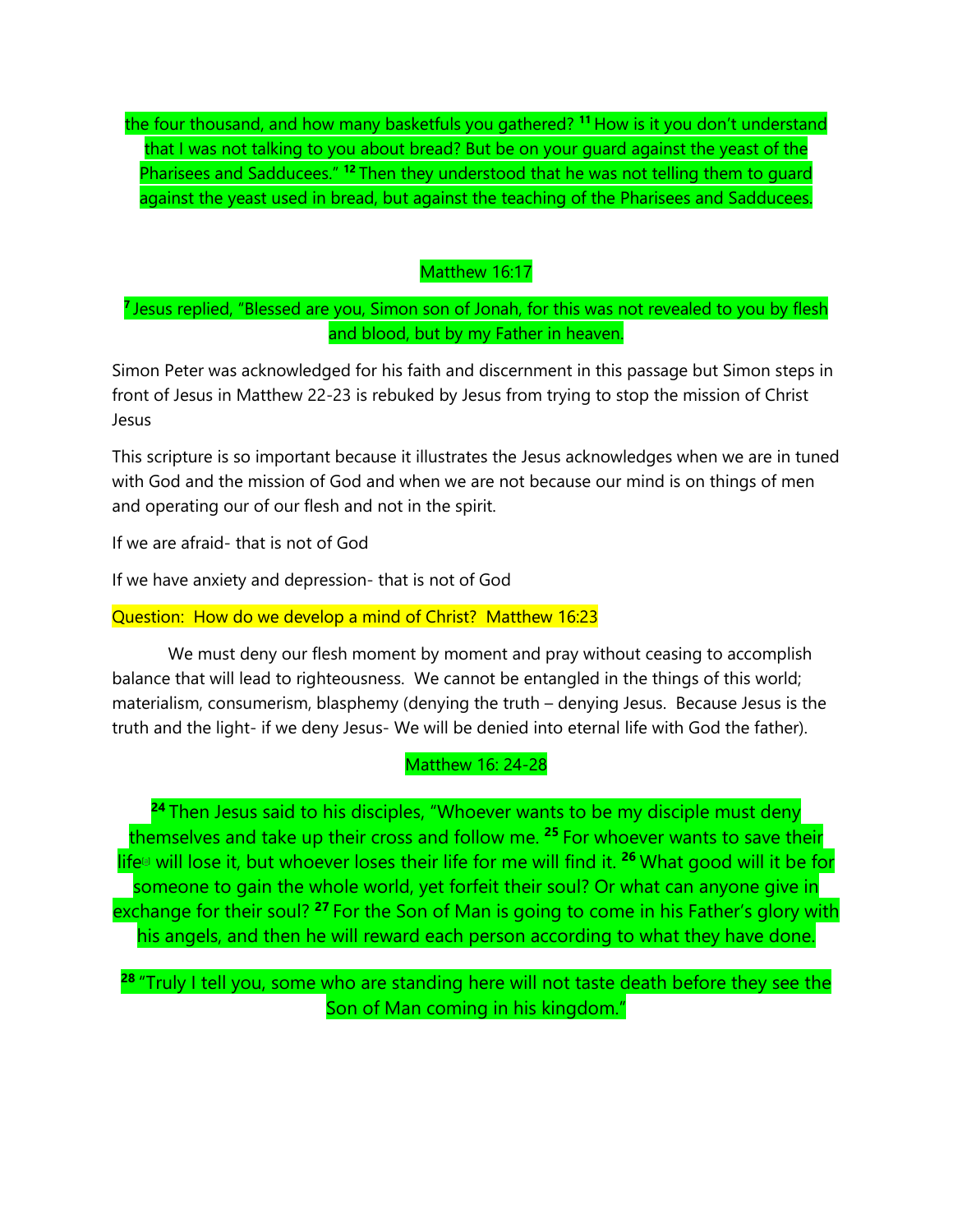*We cannot love anyone or anything more that Jesus Christ our loyalty MUST remain unto God not one another to please the minds of men.* 

*As Jesus was alone at the cross; we may be physically alone, at times, because what we are speaking is contrary to where a person's mind is at. They may be consumed in materialism- feeding the flesh instead of the spirit.* 

<https://dailyverse.knowing-jesus.com/matthew-16-24>

## 1. The cross is a Trinitarian event.

The Christian faith is distinctively Trinitarian and cross-shaped. Therefore, the cross must reveal the Trinity. God the Father sent the Son to save the world, the Son submitted to the Father's will, and the Spirit applies the work of redemption to Jesus followers. Redemption is predestined by the Father [\(Eph 1:3–6\)](https://www.esv.org/Eph%201%3A3%E2%80%936/), accomplished by the Son [\(Eph 1:7–10\)](https://www.esv.org/Eph%201%3A7%E2%80%9310/), and applied by the Spirit [\(Eph. 1:13–14\)](https://www.esv.org/Eph.%201%3A13%E2%80%9314/). God did not withhold the Son, and the Son surrendered to the Father. Yet the Father is not sacrificing the Son. The Father, the Son, and the Spirit all possess a single will. The sacrifice, while uniquely the Son's work, is also the will of the three persons.

## 2. The cross is the center of the story of the Scripture.

A Bible without a cross is a Bible without a climax, a Bible without an ending, a Bible without a solution. The spiral of sin that began in [Genesis](https://www.esv.org/Genesis%203/)  [3](https://www.esv.org/Genesis%203/) must be stopped; the death of Jesus terminates the downward spiral. In Jesus's body, he took on the sin of the world and paid the price of all humanity. At the cross the new Adam, Abraham, Moses, David arises to create a new humanity, family, and kingdom. That is why Paul doesn't say he decided to knowing nothing except the incarnation, resurrection, or the ascension of Jesus, but the nothing except Jesus Christ and him crucified [\(1](https://www.esv.org/1%20Cor.%202%3A2/)  [Cor. 2:2\)](https://www.esv.org/1%20Cor.%202%3A2/). Wisdom was found not beyond the cross, not above the cross, not below the cross, but in the cross.

### 3. The cross redefines power in the kingdom.

Jesus's announcement that the kingdom of God has come is conclusively revealed in the Christ-event on the cross. The Scriptures narrate how God will manifest his kingship on the earth. He gives Adam and Eve the task of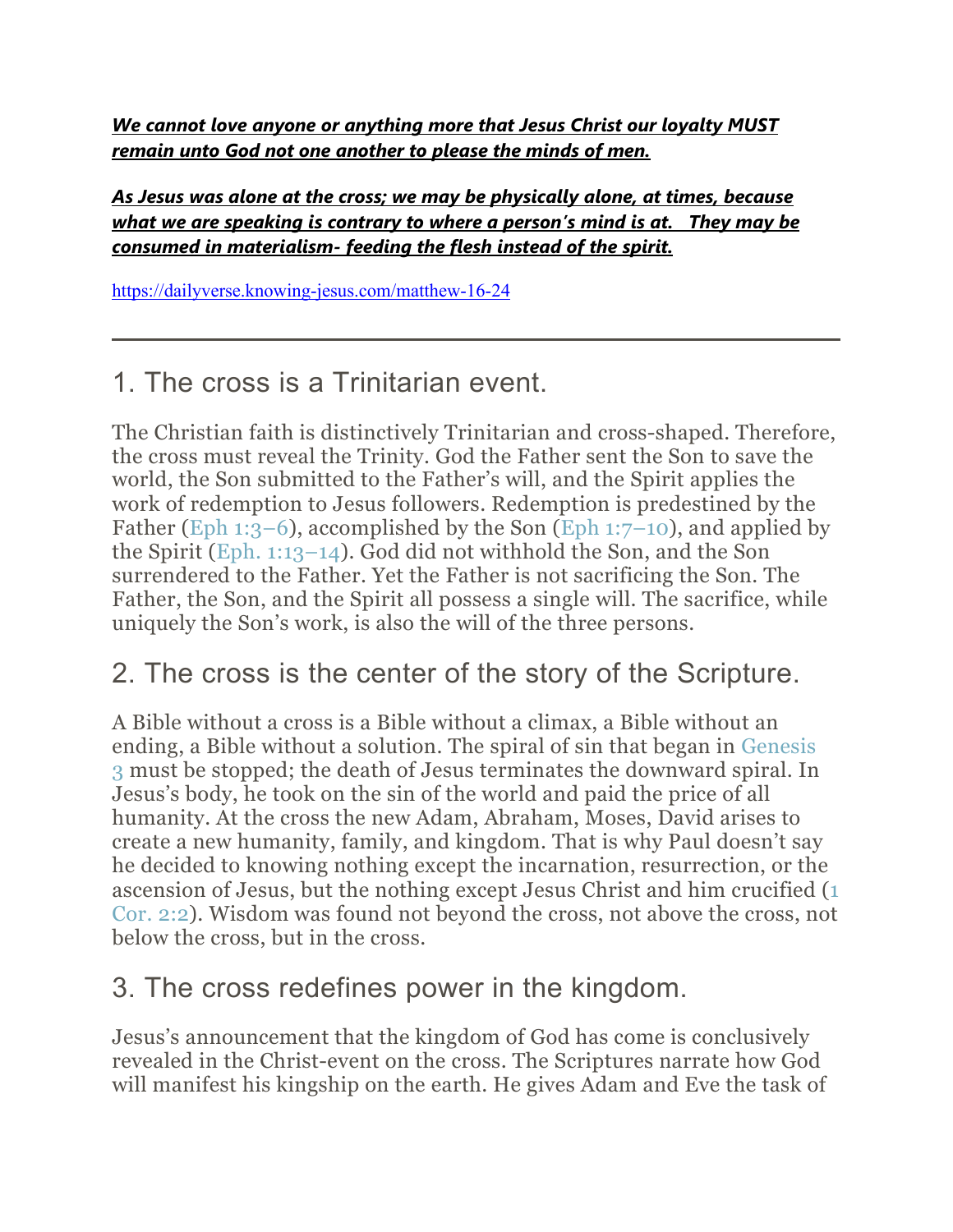ruling and reigning over the earth as his representatives, but they attempt to seize power for themselves [\(Gen. 3:5\)](https://www.esv.org/Gen.%203%3A5/). In fact, all of their children do the same. Babel (or Babylon) is the city opposed to the reign of God. Jesus comes as the true Son and redefines power by displaying strength through weakness. He does not exploit his power like Adam, but empties himself [\(Phil. 2:5–6\)](https://www.esv.org/Phil.%202%3A5%E2%80%936/). He becomes a servant of all, and thereby is exalted as ruler of all (Phil.  $2:9-11$ ).

*The cross is not only where our sin is paid for, where the devil is conquered, but the shape of Christianity.*

> • •

4. The cross inaugurates the new covenant.

At the Last Supper Jesus interprets his death as bringing in the new covenant. It is by his body and blood that his new community is formed. Just as the people of Israel were sprinkled with blood as they entered a covenant with Yahweh, so the disciples are members of the new community by the pouring out of Jesus's blood. The new covenant community now has the Torah written on their hearts and they all know the Lord because of the gift of the Spirit (Jer.  $31:33-34$ ).

## 5. The cross conquers sin and death.

The cross cancels the record of debt that stood against humanity [\(Col 2:14\)](https://www.esv.org/Col%202%3A14/). On the cross Jesus bore our sins in his body, so that we might die to sin and death [\(1 Pet. 2:24\)](https://www.esv.org/1%20Pet.%202%3A24/). The curse of sin and death was placed on Jesus so that we might obtain the blessings of Abraham [\(Gal 3:13\)](https://www.esv.org/Gal%203%3A13/). Understanding the cross and resurrection as a single event is important here, for it is through the death and resurrection of Christ that death is swallowed up in victory [\(1 Cor. 15:54–55\)](https://www.esv.org/1%20Cor.%2015%3A54%E2%80%9355/).

## 6. The cross vanquishes the devil.

On the cross, Christ did not only conquer sin and death, but he conquered the spiritual forces of darkness. A cosmic eruption occurred at Golgotha; a new apocalyptic force entered the world and the old magic was conquered by a deeper magic. He disarmed the power and authorities, putting them to open shame, and triumphs over them on the cross [\(Col. 2:14\)](https://www.esv.org/Col.%202%3A14/). When Christ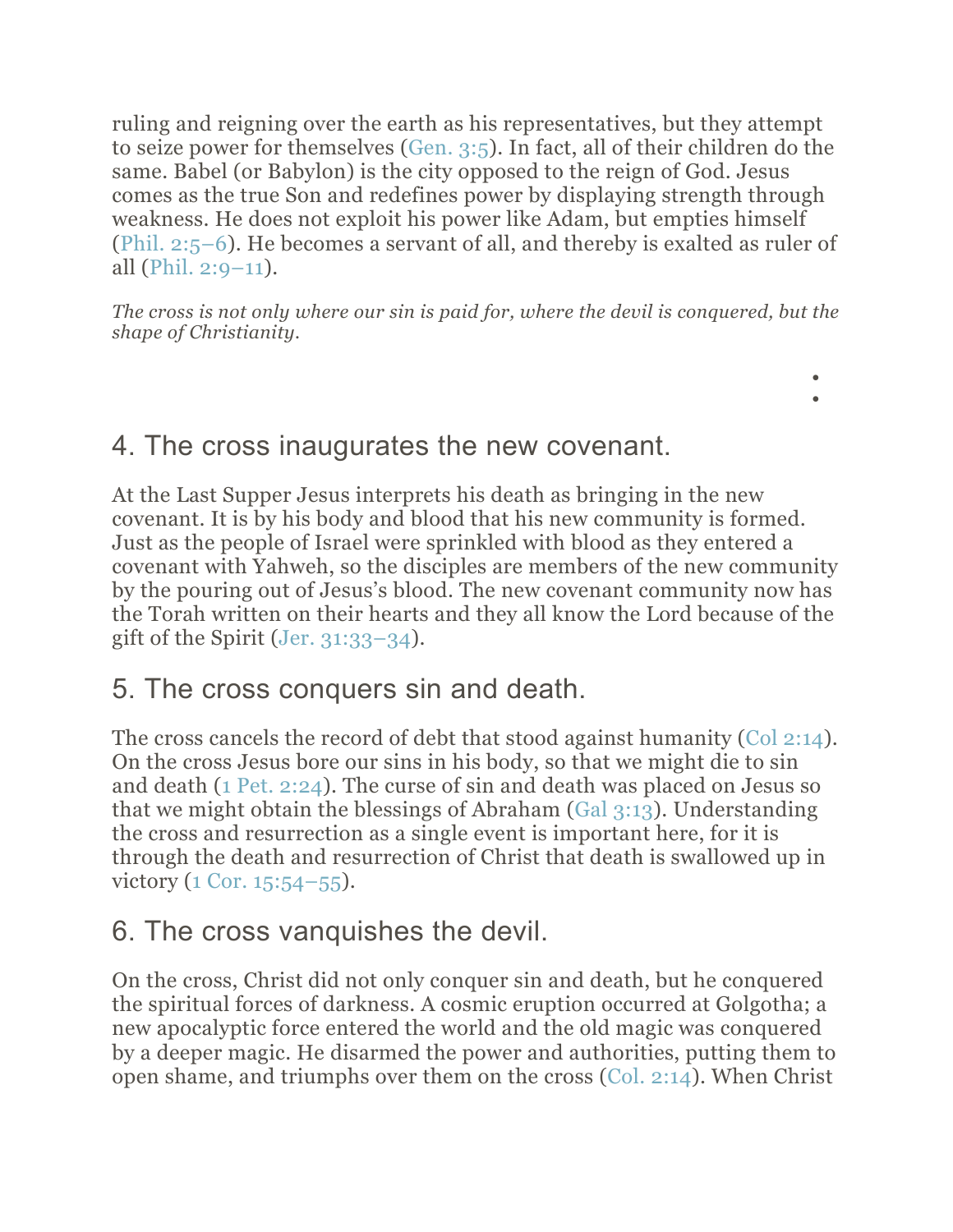rises from the dead he is seated at the right hand of the Father in the heavenly places, far above all rule and authority and power [\(Eph. 2:20–21\)](https://www.esv.org/Eph.%202%3A20%E2%80%9321/).

Defining the kingdom of God as the interplay of the king's *power* over the king's *people* in the king's *place*, this volume helps readers understand God's purpose for the world.

## 7. The cross is substitutionary.

The cross is for us, in our place, on our behalf. He laid down his life for His sheep. He is our sacrificial lamb. "Behold the Lamb of God who takes away the sin of the world" [\(John 1:29\)](https://www.esv.org/John%201%3A29/). Just as Abraham raised his eyes and looked and saw a ram to offer as a burnt offering in the place of his son [\(Gen 22:13\)](https://www.esv.org/Gen%2022%3A13/), so too we look up and see Jesus as our replacement. He became a curse for us [\(Gal 3:13\)](https://www.esv.org/Gal%203%3A13/), meaning he takes the place of all the enslaved, the rebels, the idolaters, and the murderers. If the conquering of the spiritual forces is the goal, then substitution is the ground or basis for this conquering [\(Gal. 1:4\)](https://www.esv.org/Gal.%201%3A4/). "The cross represents not only the great exchange (substitutionary atonement), but also the great transition (the eschatological turn of the ages)."

## 8. The cross is foolishness to the world.

In a PBS television series the narrator said, "Christianity is the only major religion to have as its central focus the suffering and degradation of its God." And Paul acknowledges that this message of Christ crucified will be a stumbling block to Jews and folly to Gentiles [\(1 Cor 1:23\)](https://www.esv.org/1%20Cor%201%3A23/). It is not an inherently attractive message, until spiritual eyes of sight are granted. The world looks at the cross and sees weakness, irrationality, hate, and disgust. In the early decades of the Christian movement the scandal of the cross was most self-evident thing about it. It was not only the death of the Messiah, but the manner of his death that is an offense.

## 9. The cross brings peace, reconciliation, and unity.

At the cross the whole world has the opportunity to be reconciled to the Father. The peace that the world has been seeking, the unity of all people is found in blood. "For he himself is our peace, who has made us both one and has broken down in his flesh the dividing wall of hostility" [\(Eph. 2:14\)](https://www.esv.org/Eph.%202%3A14/). Reconciliation for the world, peace, shalom, and unity comes only by the blood of the cross [\(Col 1:20\)](https://www.esv.org/Col%201%3A20/). No blood means no harmony.